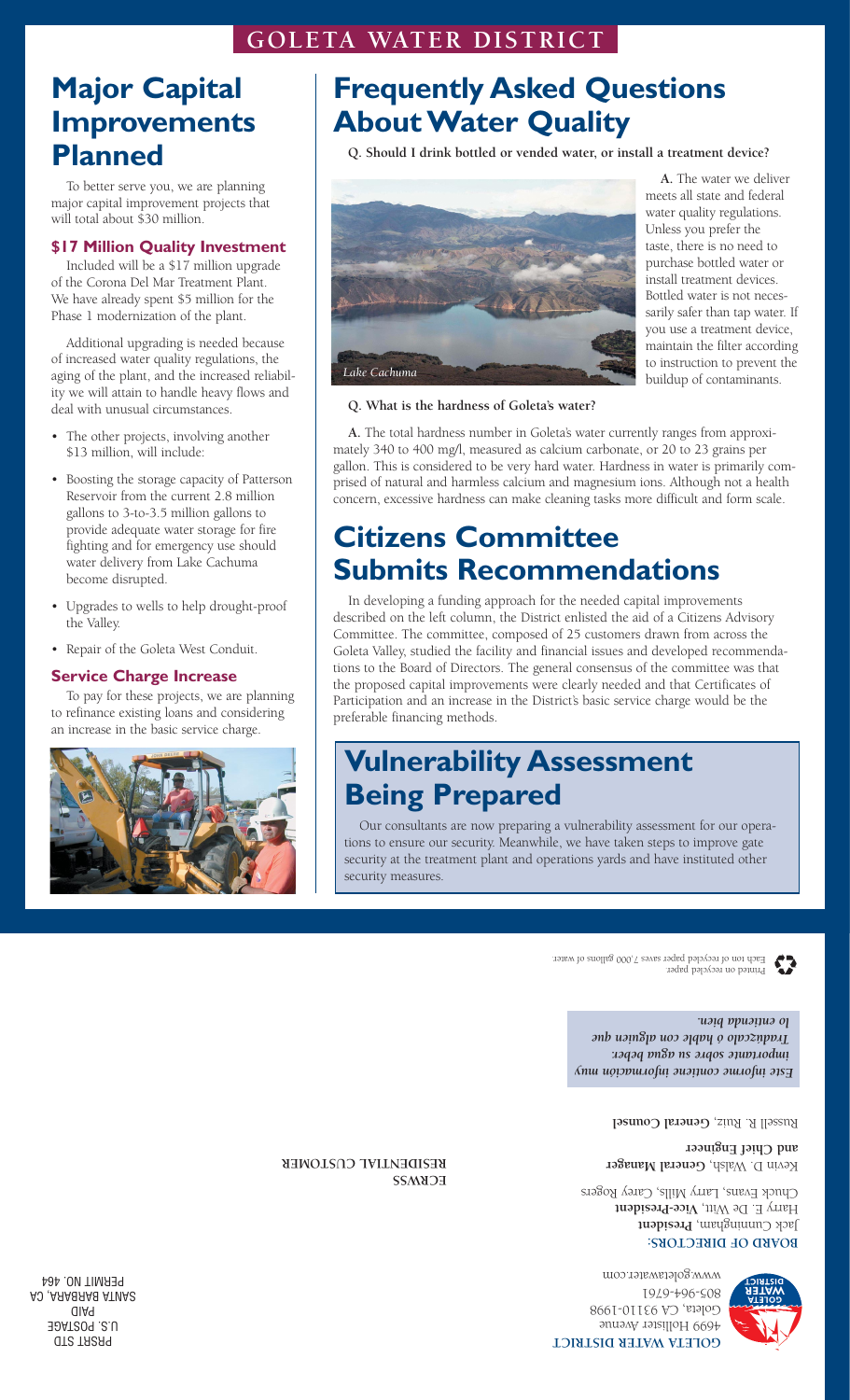

*INFORMATION ABOUT YOUR WATER*

### **Consumers Enjoy High Quality Water**

*The main source of your water is Lake Cachuma with treatment from the Corona del Mar Water Treatment Plant. In addition, the District maintains a number of wells as a backup supply. In 2002, University Well was used briefly in April.* 

#### **Source Water Assessment Available To Customers**

*A source water assessment of Lake Cachuma was completed in December 2000, as an attachment to the District's Watershed Sanitary Survey Update. This water source is considered most vulnerable to the following activity associated with contaminants detected in the water supply: gas stations and recreational surface water activities. In addition, this water source is most vulnerable to this activity, for which no associated contaminant has been detected: historic mining operations. An assessment of University Well was completed in January 2002. University Well is considered most vulnerable to the presence of injection wells. The District operates these injection wells as part of an aquifer storage and recovery project and closely monitors the quality of the treated surface water that is injected.*

*A copy of the complete assessments is available at the District's main office. You may request a summary of the assessments by contacting Operations Manager Michael Kanno at 879-4630.*



# **2003 CONSUMER CONFIDENCE REPORT We Passed Our Annual Water Quality Checkup**

*We are pleased to provide you with this report showing that your water continues to meet or improve upon all state and federal water quality standards. This report explains in detail how we maintain high quality standards set by state and federal regulators. For more information about your water, contact Dije Ndreu at 879-4678.*

#### **Thousands of Tests**

Our certified water quality professionals monitor your water 24 hours a day, 7 days a week, so you don't have to worry about it. We conduct thousands of tests each year.

#### **Extraordinary Accuracy**

The tests are done with such extraordinary accuracy that some substances can be detected at the level of one hundredth of a part of a substance in a billion parts of water. This is equivalent to finding one drop of a substance in 1,300,000 gallons of water.

#### **Rigorous Schedule**

Some of our tests are conducted daily, some weekly, some monthly, and at other intervals. With today's sophisticated equipment, we are even able to conduct some tests continuously around the clock. And the results of these tests come from our own state-certified lab and other independent state-certified labs.

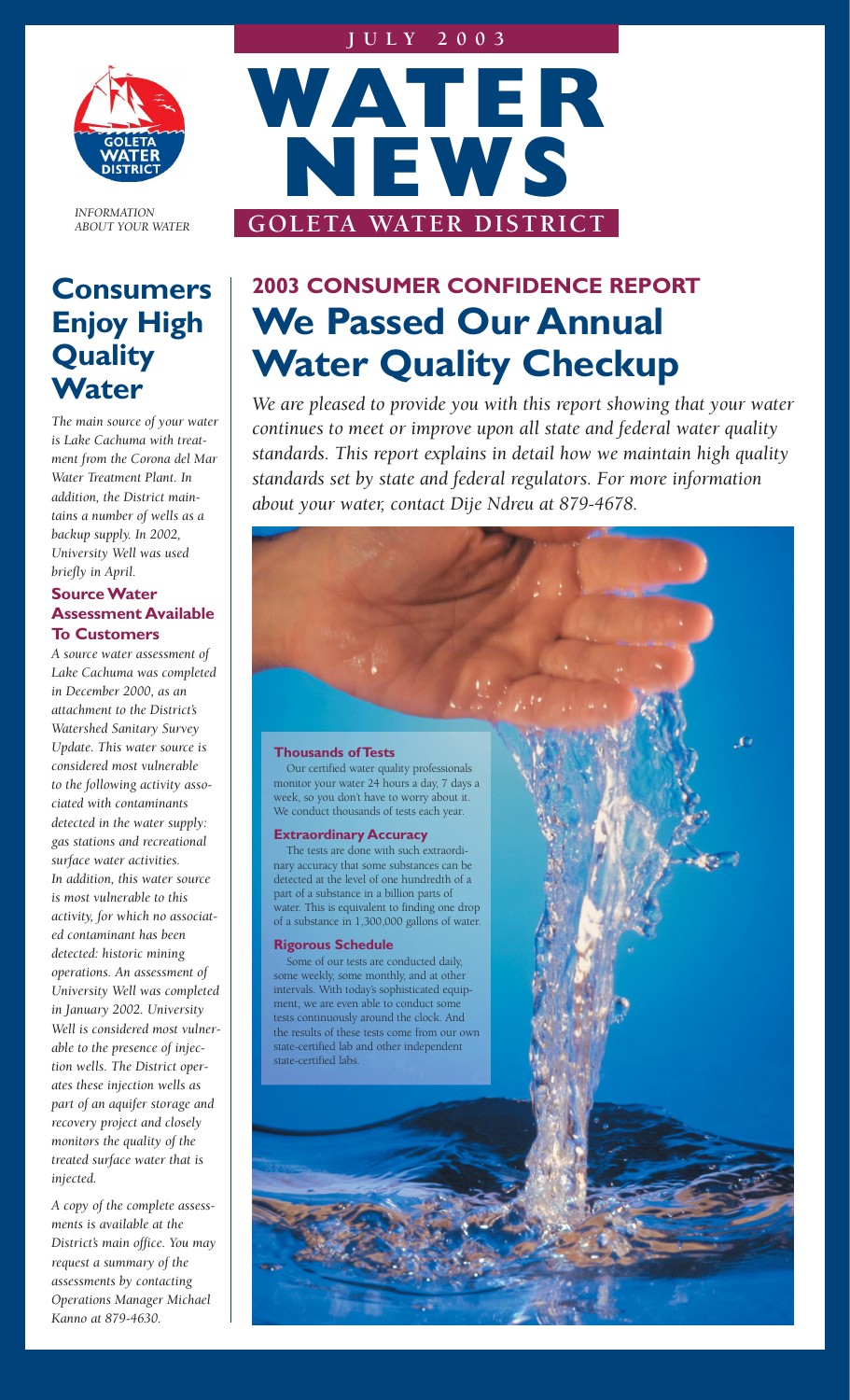## **Our Commitment High Quality Water Each and Every Day**

In order to ensure that tap water is safe to drink, USEPA and the California Department of Health Services (Department) prescribe regulations that limit the amount of certain contaminants in water provided by public water systems. Department regulations also establish limits for contaminants in bottled water that must provide the same protection for public health.

## **Sources of Potential Contaminants**

*The sources of drinking water (both tap water and bottled water) include rivers, lakes, streams, ponds, reservoirs, springs, and wells. As water travels over the surface of the land or through the ground, it dissolves naturally-occurring minerals and, in some cases, radioactive material, and can pick up substances resulting from the presence of animals or from human activity. Contaminants that may be present in source water before treatment include:*

- Microbial contaminants, such as viruses and bacteria, that may come from sewage treatment plants, septic systems, agricultural livestock operations, and wildlife.
- Inorganic contaminants, such as salts and metals, that can be naturally-occurring or result from urban stormwater runoff, industrial or domestic wastewater

discharges, oil and gas production, mining, or farming.

- Pesticides and herbicides, which may come from a variety of sources such as agriculture, urban stormwater runoff, and residential uses.
- Organic chemical contaminants, including synthetic and volatile organic chemi-

cals, that are byproducts of industrial processes and petroleum production, and can also come from gas stations, urban stormwater runoff, and septic systems.

• Radioactive contaminants, which can be naturallyoccurring or be the result of oil and gas production and mining activities.

### **A Special Note To Immuno-compro-**

**mised Customers** Some people may be more vulnerable to contaminants in drinking water than the general population. Immuno-compromised persons such as persons with cancer undergoing chemotherapy, persons who have undergone organ transplants, people with HIV/AIDS or other immune system disorders, some elderly, and infants can be particularly at risk from infections. These people should seek advice about drinking water from their health care providers. USEPA/Centers for Disease Control (CDC) guidelines on appropriate means to lessen the risk of infection by Cryptosporidium and other microbial contaminants are available from the Safe Drinking Water Hotline (1-800-426-4791).

#### **Safe Drinking Water Hotline**

Drinking water, including bottled water, may reasonably be expected to contain at least small amounts of some contaminants. The presence of contaminants does not necessarily indicate that water poses a health risk. More information about contaminants and potential health effects can be obtained by calling the EPA's Safe Drinking Water Hotline (1-800-426-4791) or by visiting the EPA website at www.epa.gov/safewater/.

#### **DEFINITIONS USED IN THE CHART:**

**Maximum Contaminant Level (MCL):** The highest level of a contaminant that is allowed in drinking water. Primary MCLs are set as close to the PHGs (or MCLGs) as is economically and technologically feasible. Secondary MCLs are set to protect the odor, taste, and appearance of drinking water.

**Maximum Contaminant Level Goal (MCLG):** The level of a contaminant in drinking water below which there is no known or expected risk to health. MCLGs are set by the U.S. Environmental Protection Agency.

**Public Health Goal (PHG):** The level of a contaminant in drinking water below which there is no known or expected risk to health. PHGs are set by the California Environmental Protection Agency.

**Maximum Residual Disinfectant Level (MRDL):** The level of a disinfectant added for water treatment that may not be exceeded at the consumer's tap.

**Maximum Residual Disinfectant Level Goal (MRDLG):** The level of a disinfectant added for water treatment below which there is no known or expected risk to health. MRDLGs are set by the U.S. Environmental Protection Agency.

Primary Drinking Water Standard or PDWS: MCLs and MRDLs for contaminants that affect health along with their monitoring and reporting requirements, and water treatment requirements.

**Treatment Technique (TT):** A required process intended to reduce the level of a contaminant in drinking water.

**Regulatory Action Level (AL):** The concentration of a contaminant which, if exceeded, triggers treatment or other requirements which a water system must follow.

**N/A:** Not applicable. **ND:** Not detected at testing limit. **ppb:** Parts per billion or micrograms per liter. **ppm:** Parts per million or milligrams per liter. **pCi/l:** Picocuries per liter (a measure of radiation) **µmhos/cm:** micromhos per centimeter (an indicator of dissolved minerals in the water). **NTU:** Nephelometric turbidity units. A measure of clarity. **Variances and Exemptions:** State or EPA permission not to meet an MCL or a treatment technique under certain conditions.

#### **FOOTNOTES TO THE CHART:**

1 In March 2002 a sample taken at University Well had a detection of 0.9 ppb dichloromethane. University Well was not in use at this time. Subsequent samples taken at this well have been non-detect for dichloromethane.

- $2$  Turbidity is a measure of the cloudiness of the water. We monitor it because it is a good indicator of the effectiveness of our filtration system.
- 3 Turbidity of the filtered water must: 1) Be less than or equal to 0.3 NTU in 95% of measurements in a month; 2) Not exceed 1.0 NTU.
- <sup>4</sup> Conventional surface water treatment plants must remove a certain percentage of the Total Organic Carbon (TOC) in their raw intake water using a specialized treatment technique. The percentage removal required depends on raw water quality characteristics. For Goleta Water District's raw water source, the required percentage is 15%. Due to the nature of Goleta Water District's raw water source TOC, this is not technically feasible. Goleta Water District has received verbal approval of a waiver from this treatment requirement from the USEPA and the California Department of Health Services, and we are awaiting formal written approval.
- 5 Unregulated contaminant monitoring helps EPA and the California Department of Health Services to determine where certain contaminants occur and whether the contaminants need to be regulated. Goleta Water District completed its required Unregulated Contaminant Monitoring Rule (UCMR) testing in 2001. The data in this section of the report are from 2001.
- $6$  Radon is a radioactive gas that you can't see, taste, or smell. It is found throughout the U.S. Radon can move up through the ground and into a home through cracks and holes in the foundation. Radon can build up to high levels in all types of homes. Radon can also get into indoor air when released from tap water from showering, washing dishes, and other household activities. Compared to radon entering the home through soil, radon entering the home through tap water will in most cases be a small source of radon in indoor air. Radon is a known human carcinogen. Breathing air containing radon can lead to lung cancer. Drinking water containing radon may also cause increased risk of stomach cancer. If you are concerned about radon in your home, test the air in your home. Testing is inexpensive and easy. Fix your home if the level of radon in your air is 4 picocuries per liter of air (pCi/L) or higher. There are simple ways to fix a radon problem that aren't too costly. For additional information, call your State radon program or call EPA's Radon Hotline (800-SOS-RADON).

Note: The State allows us to monitor for some contaminants less than once per year because the concentrations of these contaminants do not change frequently. Some of our data, though representative, are more than one year old. All of the surface water and distribution system data presented in the tables are from samples taken in 2002, except for the following. The Lead and Copper Rule data are from 2000. The surface water gross alpha and uranium data were obtained in 1999. The surface water radon data are from 2000. All of the groundwater data in the tables are from samples taken in 2001, except for the following. The dichloromethane and radon data are from 2002. The groundwater gross alpha and uranium data were obtained in 1999.